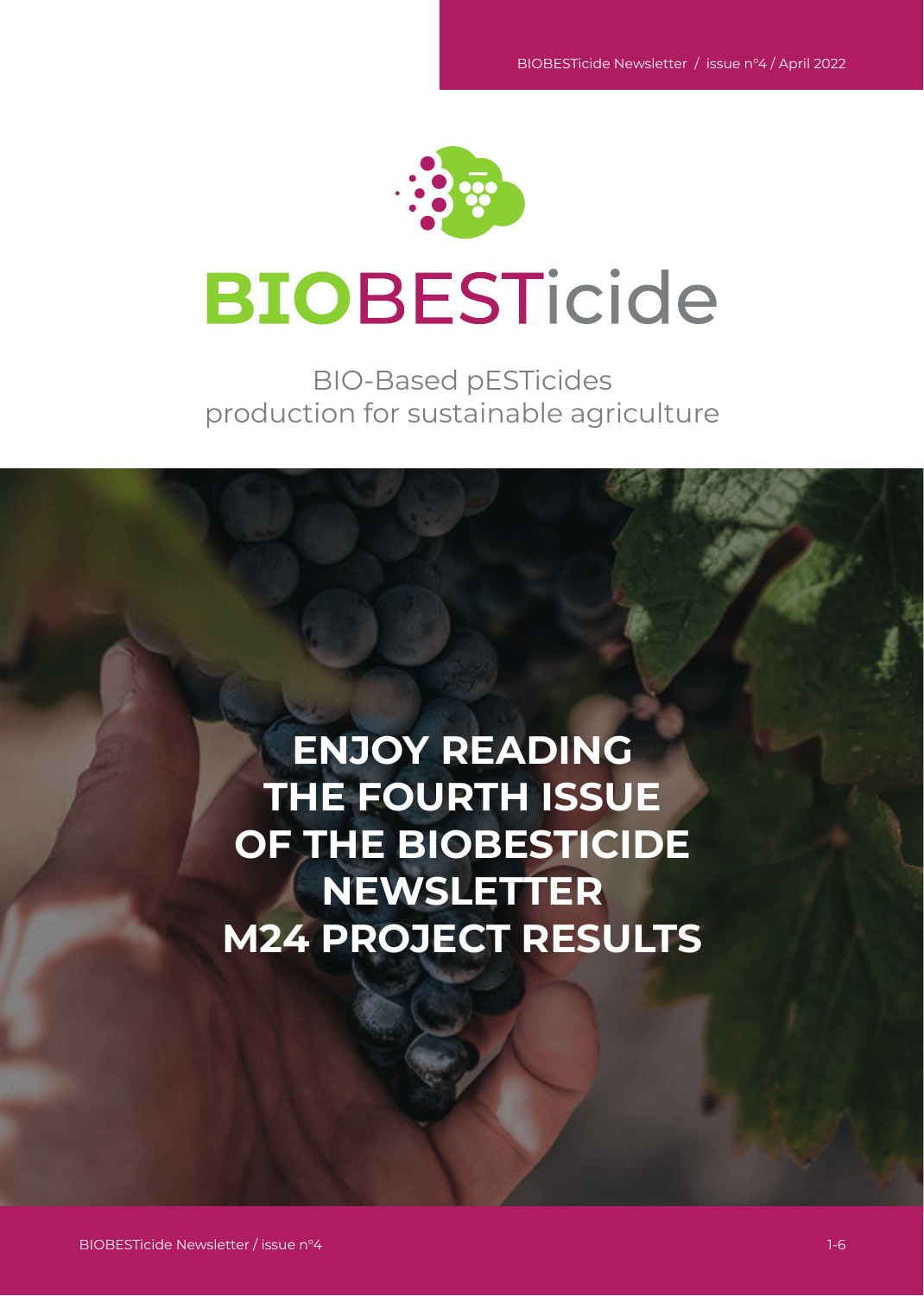#### **BIOBESTicide is entering in its third year of implementation!**

Let's take a look at all the technical advancements obtain so far.

In this issue, interesting updates related to the design and development of the DEMO tool for the large-scale production of the *Pythium oligandrum* strain I-5180, identification and validation of the best formulation for proper delivery of the P*ythium oligandrum* strain, and development updates of protocols and methodologies to validate the final biopesticide performances on field. In addition, insights on the actions implemented to maximize the impact of the project through dissemination and communications activities, exploitation of the projects results and transfer of the technology of the BIOBESTicide progresses to the relevant stakeholders/entrepreneurs are provided.

Follow BIOBESTicide on [LinkedIn](https://www.linkedin.com/company/biobesticide-project) and [Twitter](https://twitter.com/biobesticide) to be always updated on the latest news!

#### **Pythium oligandrum strain I-5180 growth and scale-up**

Concerning the development and large-scale production of the novel biopesticide based on *Pythium oligandrum* strain I-5180, [Greencell](http://www.greencell.tech/) has achieved and updated the design of the DEMO tool. Planning was achieved, a specific spaced will be dedicated for production of the oospores, industrial equipment was purchased related to the specifications for the BIOBESTicide production. Multiple biomasses from different sources have been considered as substrate and the production process its under validation. Construction of the production tool was successful with some inconvenient (contamination) and adapted for production to an industrial level, the tool it's in test period for adequate performance validation to achieve our goal of 10 tons of final product per year.

#### **Formulation of the biopesticide product**

[Lamberti](http://www.lamberti.com/) has a deep expertise in agro formulation development, and its role within the consortium is to define and validate a proper formulation useful to deliver *Pythium Oligandrum* on target soils and crop. The ideal formulation should be easy to handle, safe for people and the environment, grant a good and even application of the product and of course be compatible with P. Oligandrum itself. So far, after a screening work, Lamberti has identified and selected a best prototype that is under testing to validate its performance, thanks to the project partners. As next actions for the project, Lamberti will keep monitoring the formulation and will collect feedback from trials to address any potential issue and fine tune the formulation to make sure we have a strongly optimized system suitable for use in field.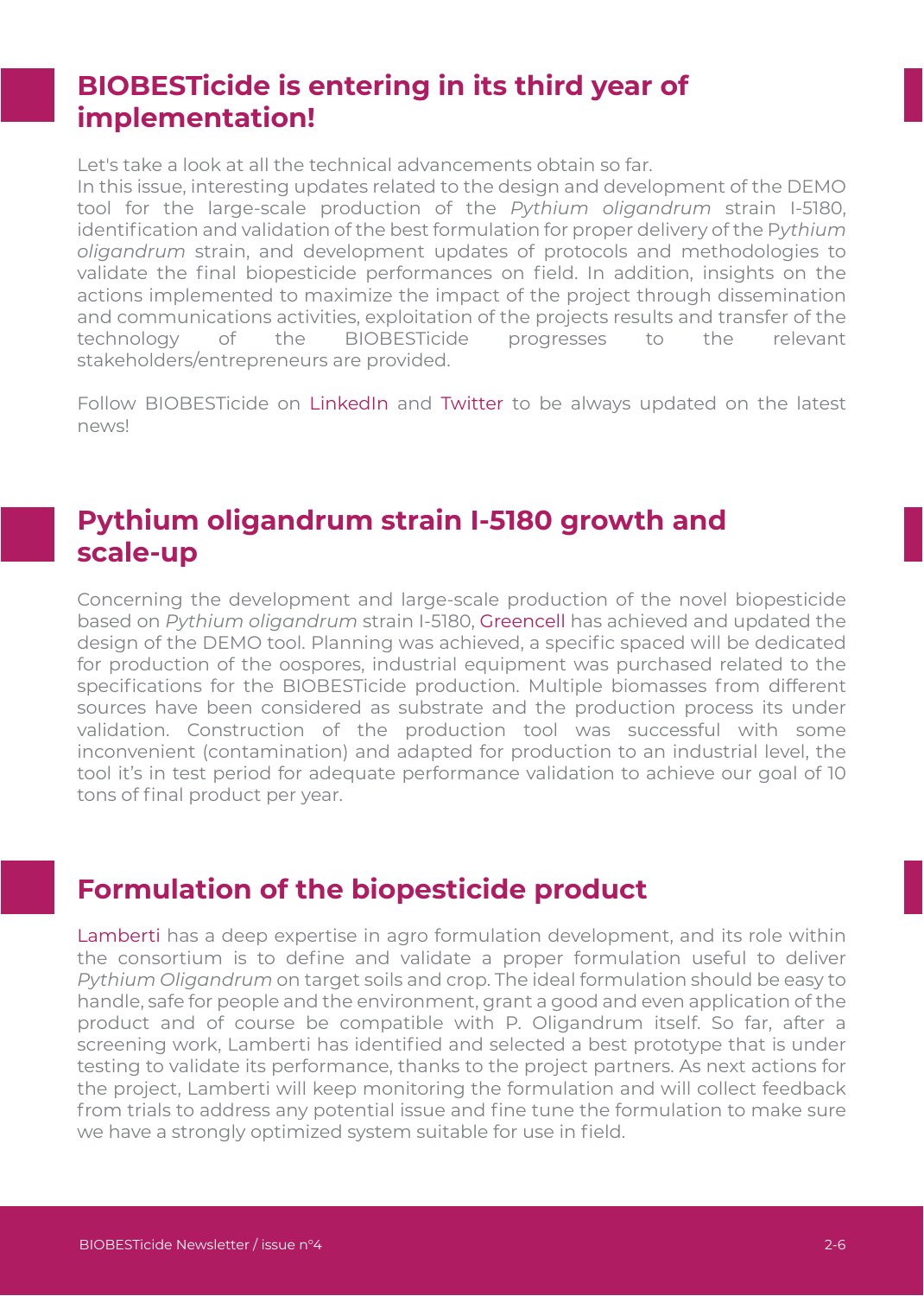#### **Environmental, social and economic assessment**

[Tecnalia](http://www.tecnalia.comen/) has established the methodology to conduct the Life Cycle Sustainability Assessment in BIOBESTicide, defining the goal and scope and setting the functional unit, system boundaries, etc. taking into account previous studies done in the (bio)pesticides and wine sector. The environmental impact categories, economic indicators and social topics to be included have been selected in collaboration with project partners. Now the focus is on developing the reference system for common pesticides production and also the BIOBESTicide system, collecting data from literature and project partners to develop a representative Life Cycle Inventory.

#### **Controlled condition trials, field application and validation of the developed biopesticide**

[Inrae](http://www.inrae.fr/) is in charge of the development of protocols and methodologies to validate biopesticide performances. Since the start of the project, different formulations have been tested and the first results showed that an improvement in the formulation could take place. So, a last greenhouse trial was undertaken to test new formulations under controlled conditions and assess their effectiveness on the reduction of the size of necrosis caused by pathogenic fungi involved in grapevine trunk disease. Once the best biopesticide formulation chosen, the second year of field treatment will soon be done.

In parallel, the viability of *P. oligandrum* and its impact on microbial communities will be evaluated by high-throughput sequencing. A greenhouse experiment was undertaken, and samples of leaves, twigs and rhizosphere environment were harvested. The sequencing results are currently being processed and will be presented at various international congresses (such as Plant BioProTech, International Workshop on Grapevine Trunk Diseases).

#### **Product registration at EU level**

During this second year of the BIOBESTicide project, [Eurion Consulting](http://www.eurion-consulting.com/) has successfully submitted the approval dossier for the new active substance *Pythium oligandrum* strain I-5180 at EU level. This dossier was compliant with the EU regulation and the evaluation by the RMS (Rapporteur Member State) was properly initiated. At this aim, EURION Consulting was in regular contact with the RMS to follow properly the approval dossier process. Closed exchanges with partners (especially GREENCELL and INRAE) allowed to consolidate this approval dossier with new knowledges on the *Pythium oligandrum* strain I-5180 which were included in the dossier and provided to the RMS to implement the evaluation process.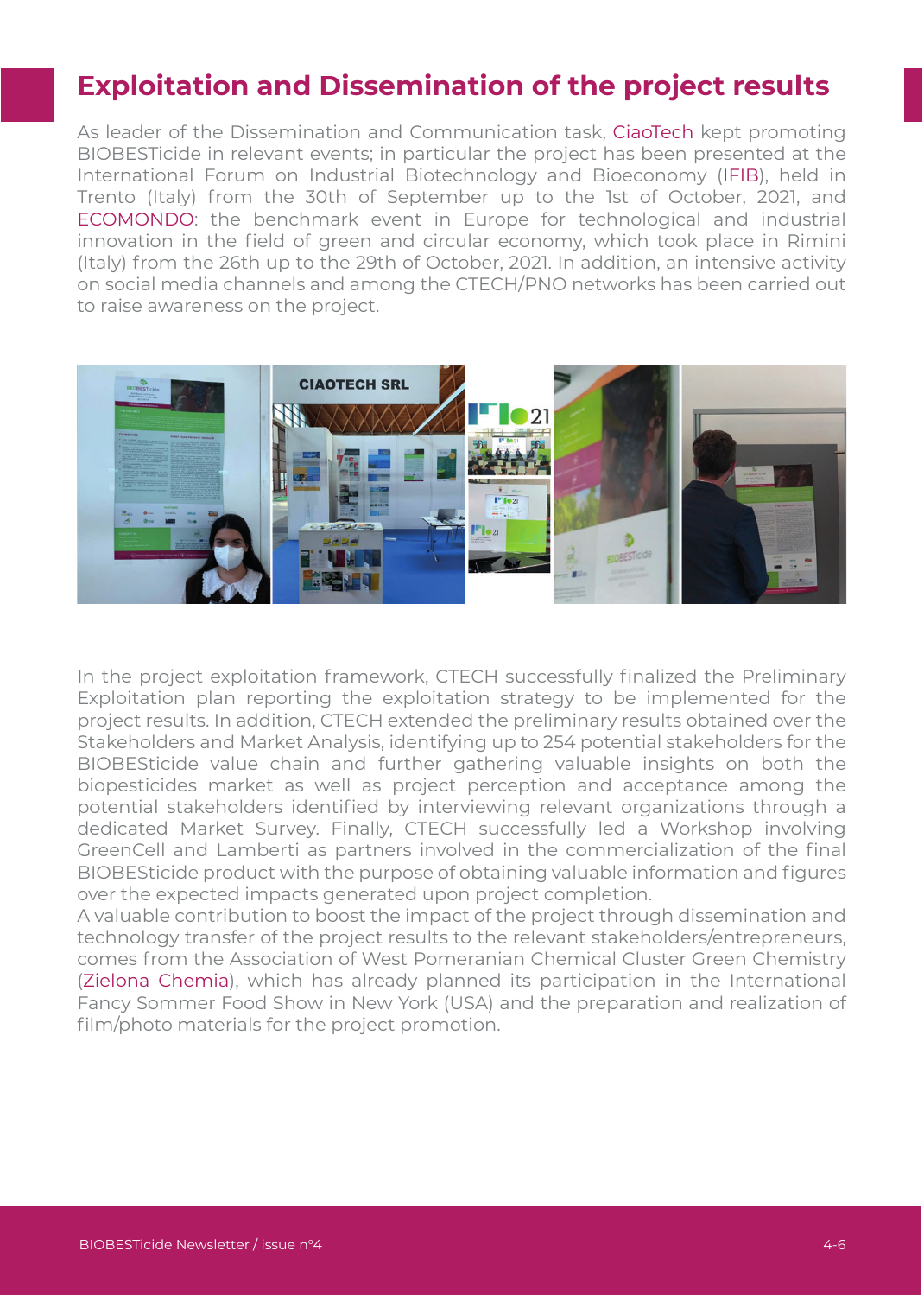### **Pythium oligandrum: test efficiency and growth conditions**

IFV has been monitoring the symptoms of trunk diseases in 6 field plots in 3 different wine producing areas (Val de Loire, Bordeaux and Côtes du Rhône area). This data will enable to conduct field efficacy trials as soon as the biopesticide will be available for field tests.

To evaluate the efficiency of the *Pythium oligandrum* containing biopesticides on grapevine trunk pathogens in the field, Mercier will apply the different formulations as well as water for the non-treated control, in rows of the nursery field. The solutions will be applied by aspersion on 200m of 2 mainly used cultivars in Europe, which corresponds to approximately 200 grafted plants. The experiment will take place in July, a month after plantation, to let the plants develop their first leaves and roots. Prior to the experiment, an evaluation of the natural inoculation level of *P. chlamydospora* will be done in different lots to quantify the presence of the pathogen and be able to evaluate the efficiency of the formulations. The efficiency will be evaluated by the quantification of *P. chlamydospora* DNA in the plants using the molecular tool developed by Mercier. The grafted plants will be harvested in November and 30 plants per modality will be used for qPCR analysis. The results should be available for the first trimester of 2023.

In the meantime, Nordzucker has collaborated with Greencell suppling different samples range of sugar by-products, from cane molasses to beet molasses, with different invert level with the scope to define the ideal *Pythium Oligandrum* growth conditions and optimize the oomycete sporulation.